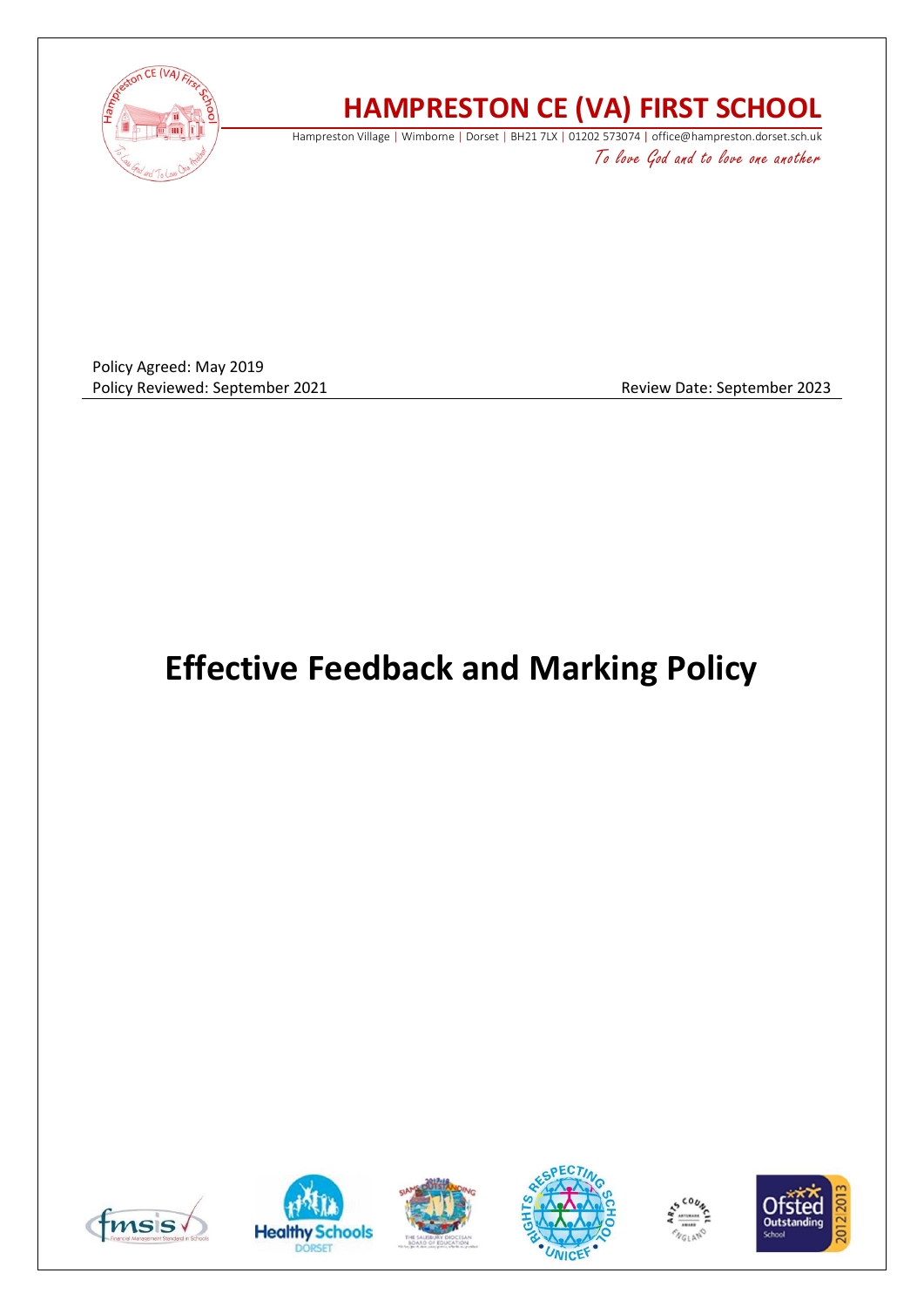### Contents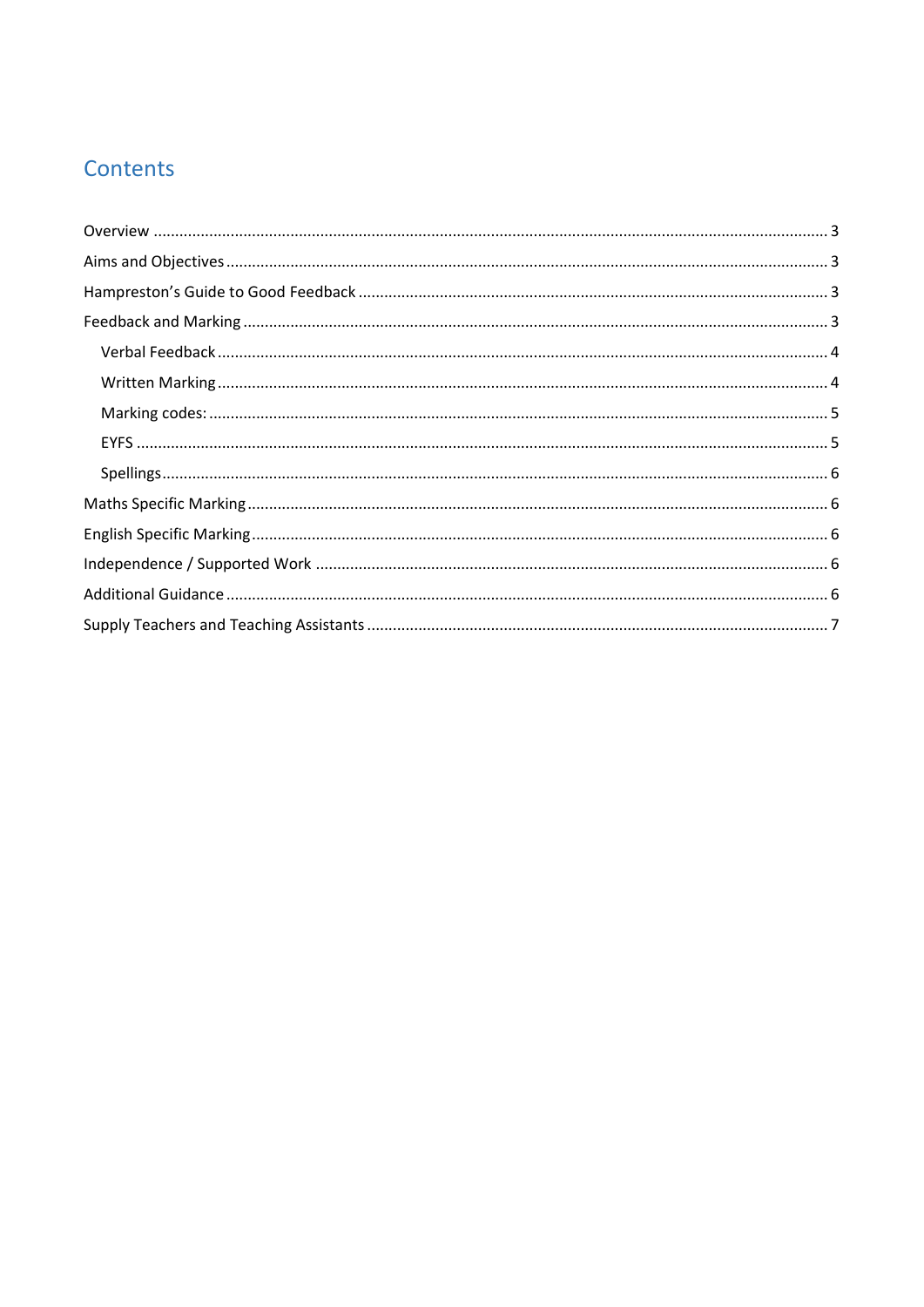#### <span id="page-2-0"></span>Overview

This policy has been formulated by all members of staff in order to maximise learning opportunities for children. We believe that marking and feedback should be effective in improving children's learning, efficient and manageable.

At Hampreston, we expect every child to do their best work and to show improvement in the quality of their work throughout the year. We expect our children to be involved in the learning process by knowing what they have achieved in lessons and being aware of their next steps. We value both written and verbal feedback in moving learning forwards. We aim to give children feedback on their work as soon as possible.

#### <span id="page-2-1"></span>Aims and Objectives

- To recognise and reward children's effort and achievements in class, including when they've met the learning objective.
- To build children's self-esteem and pride in their work. **(pink)**
- To enable children to know their targets and next steps in learning. **(green)**
- To provide opportunities to edit and improve their own work **(purple)**
- To build additional dialogue between the pupil and the teacher about work in class, where appropriate.
- To provide evidence for assessment against the objectives of the National Curriculum.
- To ensure consistency across the school.
- To ensure marking is manageable and effective in moving learning forward.
- Assessment occurs in lessons on a daily basis

#### <span id="page-2-2"></span>Hampreston's Guide to Good Feedback

Marking and feedback will:

- indicate the level of support/independence: Independent (I) and Supported (S)
- be meaningful and motivational
- help children to see what they have done well
- give clear and specific guidance on how the work can be improved
- relate to learning objective
- help the child in "closing the gap"
- Identify errors in specific elements of a child's spelling, grammar and punctuation in accordance with age related expectations for their year group and if developmentally appropriate.
- inform future planning and individual target setting

#### <span id="page-2-3"></span>Feedback and Marking

At its heart, feedback is an interaction between teacher and pupil: a way of acknowledging pupils' work, checking the outcomes and making decisions about what teachers and pupils need to do next, with the primary aim of driving pupil progress. **This can often be achieved without extensive written dialogue or comments.**

The quality of the feedback, *however given*, will be seen in how a pupil is able to tackle subsequent work and demonstrate improvements. The quantity of feedback should not be confused with the quality.

There is no requirement for teachers to provide extensive written comments on every piece of work when there is very little evidence that this improves pupil outcomes in the long term.

All marking should be meaningful, manageable and motivating and must be proportionate.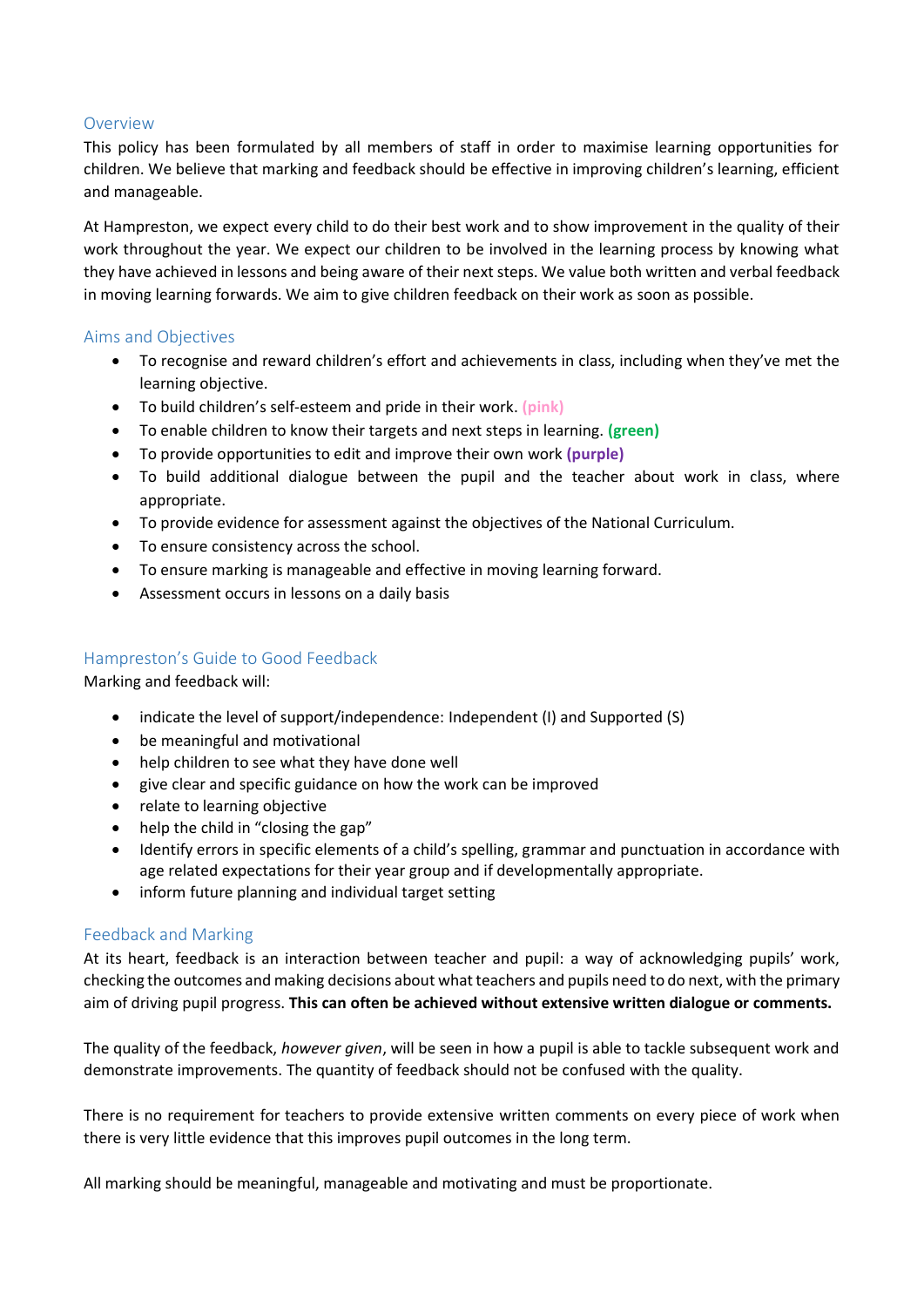The Teachers' Standards state that teachers should 'give pupils regular feedback, both orally and through accurate marking, and encourage pupils to respond to the feedback'. This is not a requirement for pupils to provide a written response to feedback: it could simply be that pupils should act on the feedback in subsequent work.

Teachers should be clear about what they are trying to achieve and the best way of achieving it.

#### <span id="page-3-0"></span>Verbal Feedback

- Verbal feedback will be given to children in lessons by teachers, TAs, or volunteer staff. Verbal feedback ensures children are given an instant response and therefore challenged or supported, where necessary.
- Verbal feedback will be used most frequently with children who are unable to read the comments in their books, particularly in EYFS and KS1. This will ensure that all pupils receive praise and know their next steps.
- Verbal feedback will be indicated with the initials 'VF' and annotation of what the verbal feedback was, for example, VF- capital letters, *when appropriate*.

#### <span id="page-3-1"></span>Written Marking

#### Marking is defined as **"providing written feedback on pupils' work"**.

Written marking in books should reflect and reinforce the standards expected of children.

In EYFS and KS1, children will have their learning objective(s) stuck into their books in the form of 'Learning Labels'.

In KS2, the children will write their learning objective(s) as their title. (Where this is too long, an addition Learning Label will be used.)

The learning objective(s) will be marked in the follow way to show successful completion of the task/objective:

- $Q$  = Learning objective not met
- $\checkmark$  = Working Towards learning objective (WTS)
- $\checkmark$  = Evidence of working at Age Related Expectation for learning objective (ARE)
- $\checkmark\checkmark\checkmark$  = Demonstrating work at a higher level / exceeding the learning objective (GD)

*With all written feedback in books, the learning objective will be marked to show the extent to which it has been met in the lessons. One tick indicates a child working towards meeting the learning objectives, two ticks indicates a child has achieved the learning objective and three ticks indicates the child has met the learning objective at greater depth*.

Ticks may be used throughout children's work to indicate praise. This **may** include praise for objectives achieved outside of the main learning intention.

Children will regularly be given a next step to indicate an area where an improvement can be made, or where additional challenge will further the child's learning. This will be indicated symbolically  $\blacksquare$ using:

Written comments, feedback and praise about the work will be written in **pink** and next steps will be written in **green**. Children will self-edit and respond to marking in **purple**.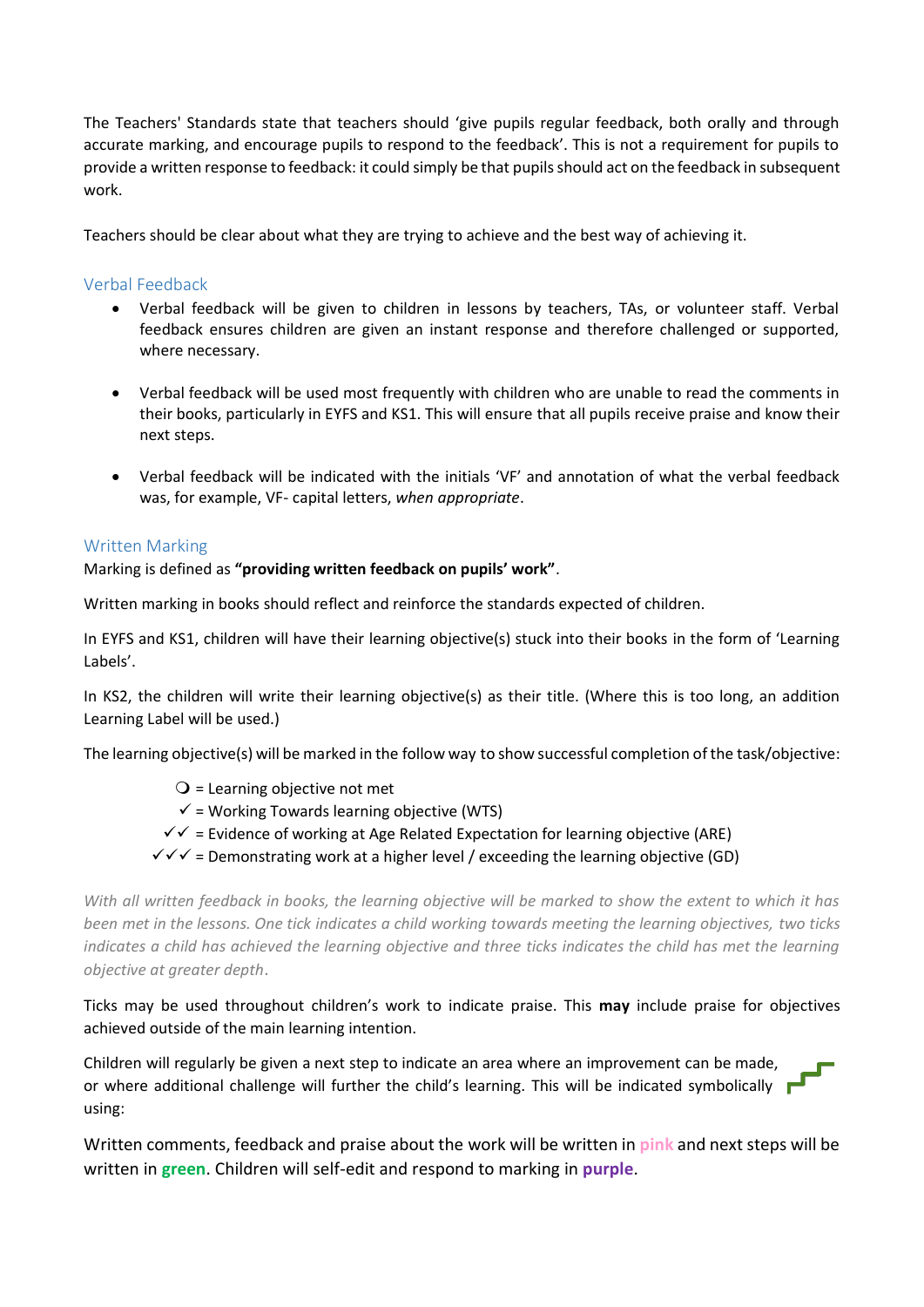Written marking will fall under two categories:

- 1. Light Marking this is every day marking and any comments will be used for a purpose.
- 2. Deeper Marking less frequent at least weekly teachers will mark according to specific foci

#### <span id="page-4-0"></span>Marking codes:

The following codes are used to simplify marking:



#### <span id="page-4-1"></span>**FYFS**

In the Early Years Foundation Stage, the majority of evidence is observation based. This is stored on the Tapestry App on the teacher iPads.

Observations are clearly annotated as:

- I Independent
- S Supported by Teacher or TA
- AD Adult Directed

Where applicable, observations will be accompanied with a photograph. These observations are then cross referenced to the relevant EYFS Development Matters Framework Statements.

All children have a Learning Journey book and file, which is used to record paper based evidence from children's child initiated and independent learning. This evidence is recorded using Tapestry, or where Tapestry isn't available then observation stickers are used. Observations are annotated along with an accompanying comment.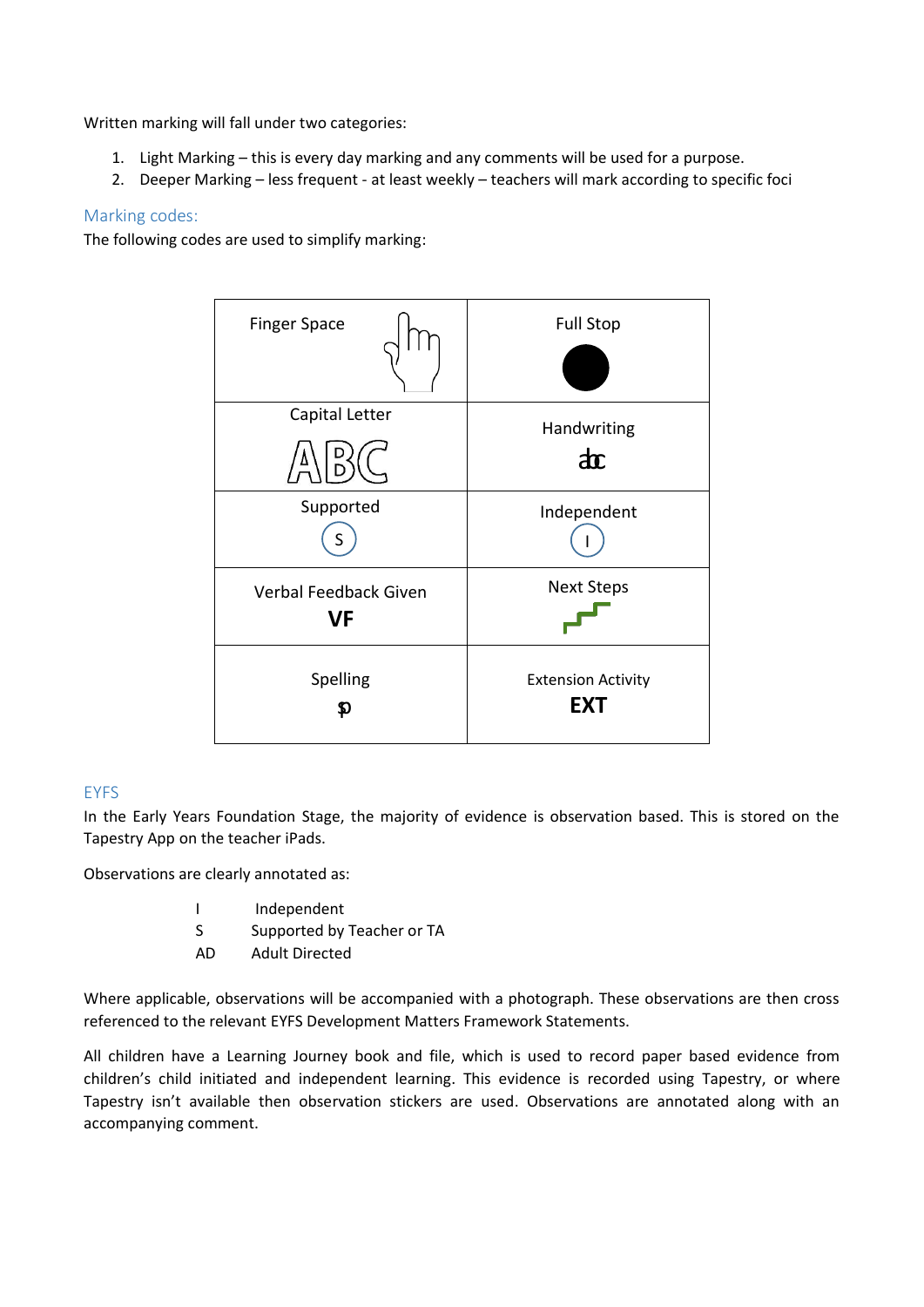Exercise books are used for Teacher and TA Focus Groups in English and Maths where learning is recorded by the child. Evidence in these books is marked using Tickled Pink and Green for Growth. We endeavour to mark the work in these books alongside the child, as verbal feedback is the most effective kind for children in EYFS.

#### <span id="page-5-0"></span>Spellings

A limit of five (5) incorrect spellings will be highlighted in a child's work. At first, teachers will underline spellings, this will progress to 'sp' written in the margin where the misspelling has occurred. Children should be given opportunity to practise these.

Children are expected to read their comments at the beginning of each lesson and respond, when appropriate. Children should read their comments to inform their own target setting. If questions or further challenges have been written, it is expected that children respond. In KS2, children are encouraged to initial comments to show they have read them.

House points may be rewarded for particularly excellent work. This will be indicated with 'HP'.

#### <span id="page-5-1"></span>Maths Specific Marking

Incorrect answers in maths will be marked with a dot to give children a chance to attempt the question again.

Marking in maths may help children to understand where they have made a mistake. For example, if a mistake had been made multiplying 200 x 3, the children may benefit from a comment such as 'What is 2 x 3? 20 x 3?' Errors and misconceptions will be noticed and addressed as soon as possible, and most frequently within the lesson.

#### <span id="page-5-2"></span>English Specific Marking

Children are encouraged to edit their work, particularly in KS2. Children **may** be alerted to an error in a line with an arrow. This will allow children to know there is a grammatical, punctuation or spelling mistake. Children will take the responsibility to identify the mistake and correct it.

Marking will also include comments on the effect that their writing had on the reader. This will include comments, such as, 'I liked the part when…']

#### <span id="page-5-3"></span>Independence / Supported Work

Work is deemed to be independent unless an 'S' or the words 'With Support' indicate otherwise.

For children who receive regular support e.g. SEN children, an 'I' or the words 'Independent Work' would be used where appropriate.

#### <span id="page-5-4"></span>Additional Guidance

All learning, both class based and home learning, should be marked formatively.

Maths Journals and Learning journals should show a range of marking and assessment tools, such as deeper marking, light-touch marking and self and peer assessment.

Other working books (including worksheets), such as Early Bird, Guided Reading and SPAG books can be marked with a light-touch or self and peer assessment as the work in these books is less formal and there is less time for the children to respond to their feedback.

The stage of development of each child is taken into account when work is marked. All children and those with special educational needs benefit from oral feedback during and after a task.